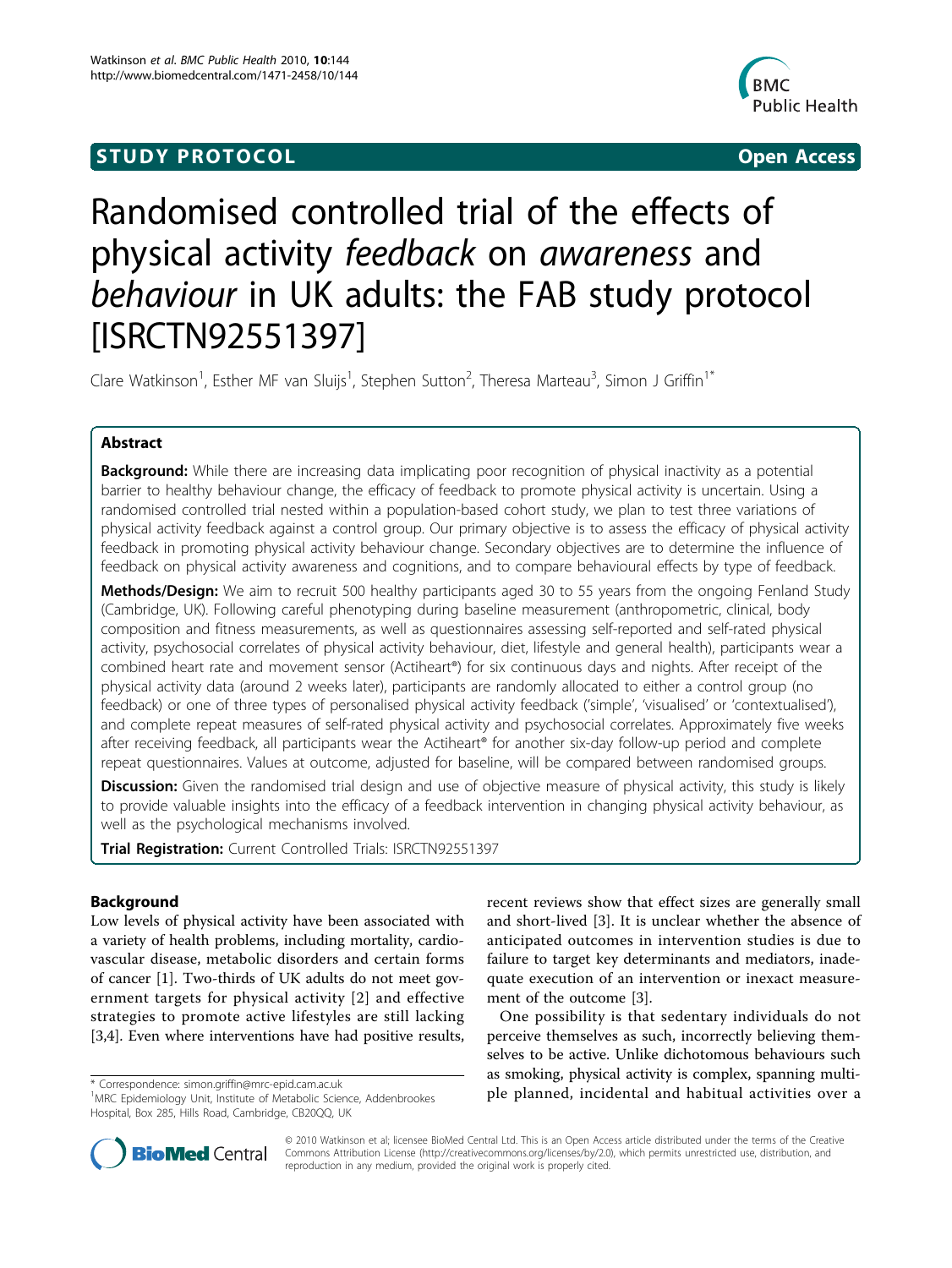24-hour period. Consequently, thresholds of sufficient and insufficient activity may be unclear [\[5](#page-8-0)]. Evidence to date suggests that up to 60% of adults who do not currently meet the recommended guidelines for physical activity overestimate their own level [[6](#page-8-0)]. Moreover, only 27% report a positive intention to change behaviour, compared to 43% among those who accurately assess their inactivity [[6\]](#page-8-0). Despite being at greatest risk of health problems, those who fail to recognise their inactivity are unlikely to perceive a need to change and may be less susceptible to health promotion strategies.

Studies on the correlates of misperceptions about health behaviours suggest correlations with anthropometric characteristics and styles of interpersonal comparisons. People who erroneously classify themselves as adequately active are more likely to compare themselves with those perceived to engage in the same or lower levels (downward comparison) for example, and to rate their own behaviour as healthier (optimistic bias) [[7,8\]](#page-8-0). Studies also show that overestimation is associated with favourable indicators of health. Those with a lower body mass index (BMI) or body fat %, or with a more positive general perception of their health, more often assume that their physical activity is sufficient or high [\[5,6,9](#page-8-0)]. Such findings could help identify and target individuals at risk of such misperceptions.

Physical activity awareness (defined as the agreement between self-rated and actual activity level according to current guidelines) has rarely been studied as a determinant of healthy behaviour change. The Precaution Adoption Process Model identifies awareness of personal risk behaviour as an important step toward behaviour change, and posits that people are only expected to consider changing their behaviour when they become aware that *they personally* engage in too little physical activity and are potentially putting their health at risk [[10](#page-8-0)]. Measurement and feedback may help to achieve this and have been shown to increase both awareness of health behaviour and intentions to change that behaviour [\[11,12\]](#page-8-0). Along similar lines, self-regulation theories consider self monitoring (a particular type of measurement and feedback) to be an essential element of behavioural self-regulation [[13,14\]](#page-8-0). Indeed, a recent review of studies including pedometer interventions demonstrated consistent associations between the use of pedometers and increased physical activity [\[15](#page-8-0)].

Little is known about the effects of external feedback on physical activity awareness, intentions and behaviour, and even less about the efficacy of different types of feedback [[16\]](#page-8-0). Of the evidence that is available, the majority comes from risk communication research and hypothetical vignette studies where the effects of feedback are primarily evaluated on the ability to influence perceptions of risk or intentions to change behaviour. For example, studies in tanning booth users [[17\]](#page-8-0) and smokers [\[18\]](#page-8-0) show that people receiving personalised visual images of their disease or risk (a photograph that highlighted UV damage on the face and an ultrasound image of atherosclerotic plaque build-up in their carotid artery, respectively) are more likely to change their behaviour than those provided with written or verbal feedback. In addition, research also highlights that individually tailored interventions are more likely to be read, saved, remembered and discussed [[11](#page-8-0),[19,20](#page-8-0)] and that goal setting in combination with self-monitoring is more successful [\[15,21](#page-8-0),[22\]](#page-8-0). However, to our knowledge no study has objectively measured change in health behaviours. A recent empirical review identified only eight randomised trials that investigated the effects of 'biomarker' feedback (biological indices of physical harm, disease, or increased disease risk) on motivation and intention to change health-related behaviour, or behaviour change itself [[23\]](#page-8-0). Of those identified, only one examined physical activity behaviour. While there was some indication that feedback may increase motivation to change behaviour, this was limited by a reliance on imprecise measures of behaviour [\[24](#page-8-0)].

Importantly, the potential negative effects of feedback have also not been adequately addressed [\[25\]](#page-9-0). Many people who undergo a physical assessment receive results that lie within the normal or recommended range. Little is known about the impact of these 'desirable' results on future health beliefs and behaviour. While some people may be motivated to maintain their current status, others may be falsely reassured, perceiving less need to engage in health-promoting behaviours [\[26,27](#page-9-0)]. Conversely, undesirable feedback may trigger denial, threat minimisation or fatalistic attitudes, impeding an active role in health behaviour change [[28\]](#page-9-0). Of seven studies reporting on the impact of cholesterol screening in a recent systematic review, six reported negative consequences for acceptance of risk caused by receipt of a high-risk result [\[25\]](#page-9-0).

The present study will be the first to combine a randomised controlled trial design, objective outcome assessment and population-based sample to explore the effects of feedback on physical activity awareness, intentions and behaviour. We draw on relevant theories to select psychological measures with evidence of predictive ability to enable us to identify possible moderators and mediators of behaviour change. We will test three feedback types: simple, visual or contextualised. Our main aim is to assess the influence of personalized and normative physical activity feedback on free-living physical activity physical activity awareness and cognitions by comparing outcomes in three intervention groups (collectively and individually) against a control group. Our secondary research questions are a) which cognitions mediate the intervention effect, and b) whether potential effect(s) differ by feedback type.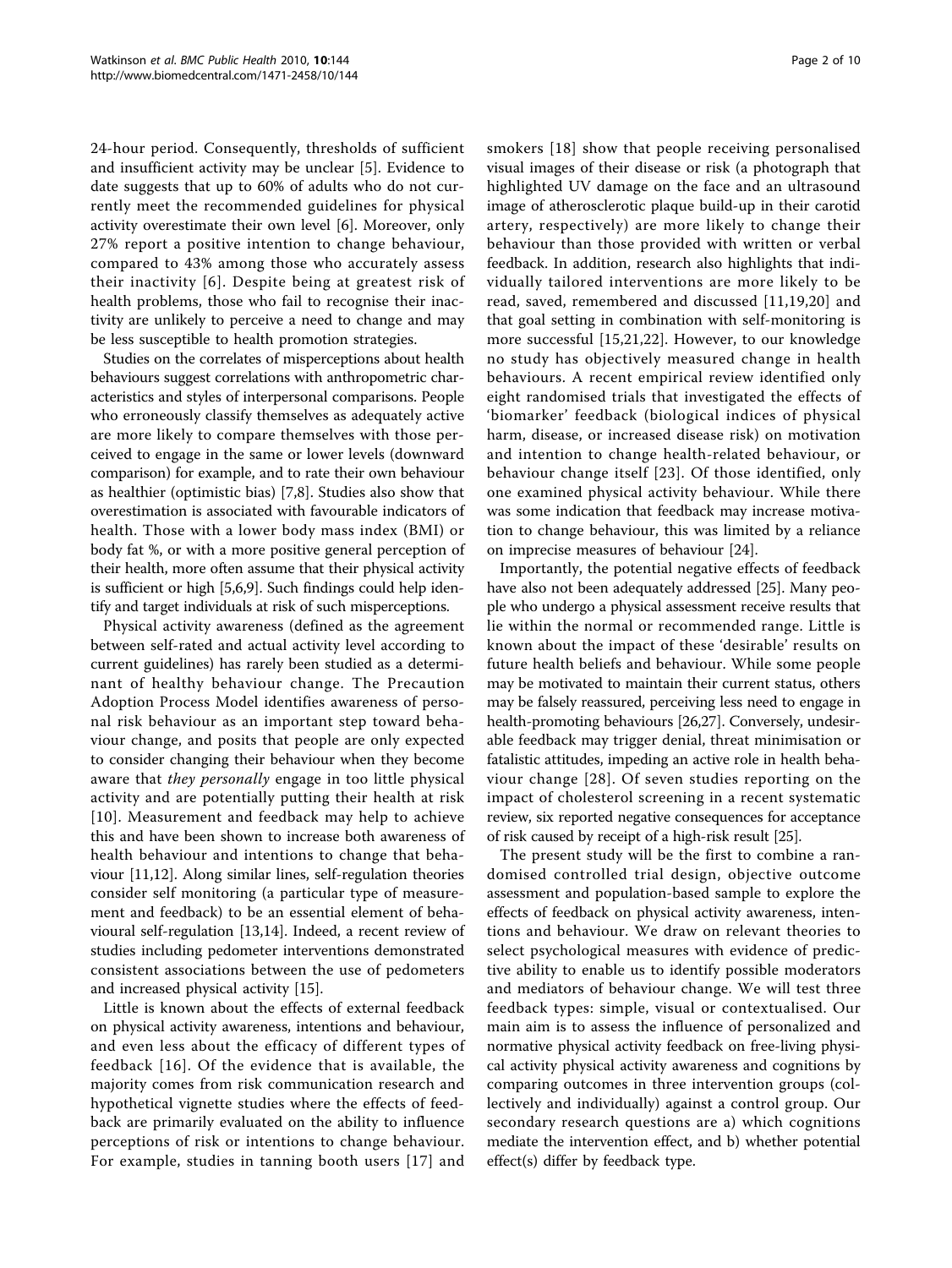## Methods/Design

## **Design**

The Feedback, Awareness and Behaviour study (FAB) is a randomised controlled trial with randomisation of 500 participants of the Fenland Study to either no feedback (control group) or to 'Simple', 'Visual', or 'Contextualised' physical activity feedback (intervention groups).

## Recruitment

## The Fenland Study

The Fenland Study is an ongoing population-based cohort study investigating the influence of diet, lifestyle and genetic factors on the development of diabetes, obesity and other metabolic disorders [http://www.mrc-epid.](http://www.mrc-epid.cam.ac.uk/Research/Studies/Fenland/index.html) [cam.ac.uk/Research/Studies/Fenland/index.html](http://www.mrc-epid.cam.ac.uk/Research/Studies/Fenland/index.html). Residents of Cambridgeshire (East of England, UK) aged 30- 55 years registered at participating general practices (GP) are eligible to take part. Potential participants are excluded from the Fenland study by their GP if they have been diagnosed with diabetes, have a terminal illness with a prognosis of less than one year, suffer from a psychotic illness, are pregnant or lactating, or are unable to walk unaided. Recruitment operates via a predefined sampling frame (a list of patients meeting the inclusion criteria provided by all participating GPs prior to commencement of the study), whereby potential participants are assigned a study ID number and contacted in a random order. GPs approach potential participants via letters enclosing an information sheet, reply slip and freepost reply envelope. Individuals who return positive replies are contacted by the study office to arrange an appointment for them to attend a measurement facility. Written confirmation of the appointment is sent two weeks before, the Fenland informed consent form is signed on the testing day. Currently, around 30% of adults registered with participating general practices in the Cambridgeshire Primary Care Trust have agreed to take part.

## The FAB Study

Between September 2007 and August 2008 all Fenland participants were invited to take part in the FAB Study via a letter and information sheet included in their appointment confirmation packs. These explain that we are looking for a small number of participants who would be willing, in addition to their standard visit, to complete some further measures. Full details are provided in the Information Sheet, along with a short summary of the aim ('to investigate the effects of the Fenland study experience on participants and to help us understand the best way of providing people with feedback on their health'). Those who agree to participate are asked to sign an additional consent form at the beginning of their testing day.

## Study flow/procedures Baseline

Trial design and participant flows are shown in Figure [1](#page-3-0). Immediately after giving informed consent (and prior to any Fenland testing) participants are asked to complete the FAB baseline questionnaire measures. On the testing day, Fenland participants undergo a range of anthropometric (e.g. height, weight, hip and waist circumference), clinical (e.g. blood pressure), body composition (e.g. body fat percentage and distribution using ultrasound and dual energy x-ray absorptiometry) and fitness measurements (heart rate (HR), movement and oxygen consumption at rest and during a sub-maximal treadmill test). They also complete questionnaires on diet, physical activity, medical history and general lifestyle. In addition, an oral glucose tolerance test is administered and two blood samples are taken to assess glucose levels and blood lipids. At the end of the appointment, which takes an average of 3 to 3.5 hours, participants are fitted with a combined movement sensor and HR monitor (Acti-heart®, CamNtech, Cambridge, UK [[29](#page-9-0)]). This is worn for six days and nights and returned to the measurement facility in a prepaid special delivery envelope.

## Randomisation

Once the Actiheart® monitor has been successfully downloaded and all relevant baseline data are available, participants are randomly allocated to either the control group or one of three feedback groups. Randomisation is carried out using a statistical minimisation programme (overseen by a statistician) on the basis of age  $(<$ 45,  $\ge$  45 years), gender (male/female), baseline physical activity level (PAL), an expression of the ratio of total energy requirements to basal metabolic rate over a 24-hour period (<1.63,  $\geq$  1.63), BMI (<27,  $\geq$  27 kg/m<sup>2</sup>) and glycosylated haemoglobin (Hba1c:  $\langle 5.4, \geq 5.4\% \rangle$ , and is carried out independently of those undertaking baseline and follow-up measurements at the testing sites. Minimisation cut-offs were derived from an analysis of mean and median values in the first 1000 Fenland participants measured. Participants for whom sufficient baseline physical activity data is not available (less than 3 full days or 35 hours in total) are excluded from the study. Current data from the Fenland study suggest that this applies to fewer than 10% of participants. Since the FAB study is a trial of the impact of feedback of information, it is not possible to conceal group allocation from participants.

## Mailout 1 (approximately 2 weeks after the testing day)

After receipt of the physical activity data, all participants are sent the second FAB questionnaire and participants allocated to one of the feedback groups receive their personal physical activity feedback. They are asked to read through the feedback and check that they have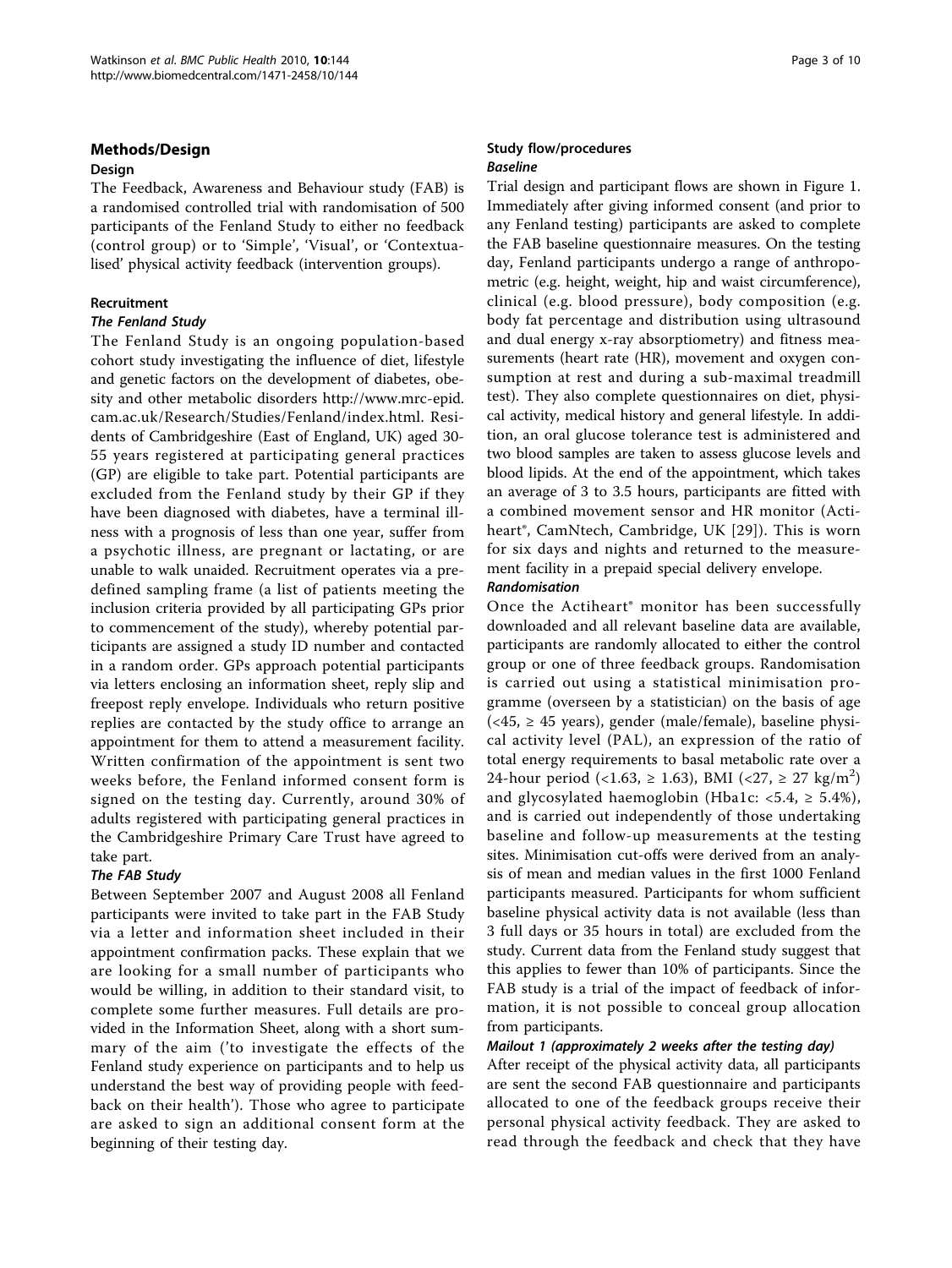<span id="page-3-0"></span>

understood it before completing the questionnaire. All groups are asked to return their completed questionnaires by freepost envelope. A reminder letter, along with a second copy of the questionnaire, is sent if responses are not received within 2 weeks. The timing of Mailout 1 is dependent on the speed with which the first Actiheart® monitor is returned, but will usually occur around 2 weeks after baseline measurement.

### Mailout 2 (approximately five weeks after Mailout 1)

Approximately five weeks after Mailout 1 is posted, participants are contacted by telephone to arrange sending out their second measurement pack (Mailout 2). This includes an Actiheart® monitor, two questionnaires (FAB questionnaire and self-reported physical activity) and full instructions about how to attach the monitor correctly. They are asked to wear the monitor for another period of six days and nights and to return it with their completed questionnaires using the prepaid special delivery envelope provided. The purpose of the telephone call is to ensure that people will be able to wear the monitor in the near future. If this is not possible, a more convenient timing will be arranged.

We decided on a five-week (post-intervention) followup period to allow sufficient time for the dissipation of early novelty responses and thus detect behaviour change of a more sustained nature. Allowing one week

for information to 'sink in', it also matches the reference period covered by physical activity questionnaire (one month). Mailout 1 is chosen as the baseline index point for calculating Mailout 2 posting dates in order to control the period of time between intervention and outcome measurement as much as possible. In total, we aim that participation in the FAB study lasts for approximately 8-10 weeks from a participant's initial Fenland testing day to completion of follow-up, but this may vary between participants due to monitor re-wear and delays in sending out Mailout 2. Overall duration and stage-specific duration are recorded during the study in order to ensure equal average follow-up time between the groups.

#### Intervention

The content of each feedback type has been chosen to reflect promising approaches identified in the recent literature. To facilitate the isolation of effect estimates for individual feedback components, each feedback level is built on the previous one to create an ordered categorical variable based on simple feedback as its most basic level (see Figure [2\)](#page-4-0).

#### Simple Feedback

Participants randomised to this group receive a short definition of physical activity; a summary of its health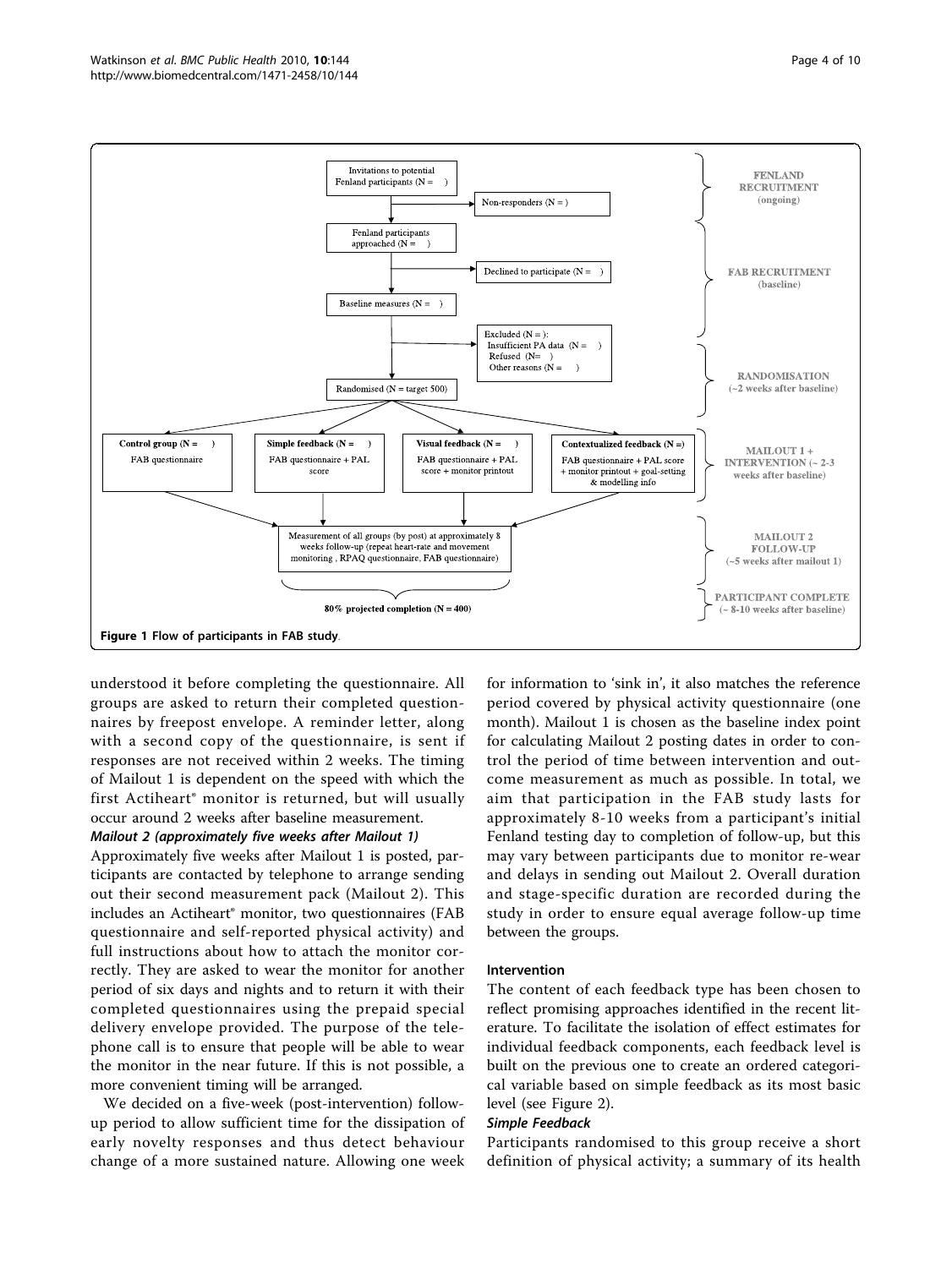<span id="page-4-0"></span>

benefits; and a brief reminder of current guidelines (see additional file [1](#page-8-0), Appendix A). In addition, they are informed of their average PAL across the period during which they wore the Actiheart® monitor at baseline. This is calculated using Actiheart® software, and is provided alongside a simple table showing the FAO/WHO/ UNU reference categories (Table 1) [[30](#page-9-0)].

## Visual Feedback

As mentioned previously, studies have indicated that people who are shown personalised visual images of their disease or risk are more likely to change their behaviour than those provided with written or verbal feedback. In one study, students shown a photograph that highlighted UV damage on their face reported less tanning booth use at follow-up than students not shown such a photograph, though both received verbal and written risk information [[17\]](#page-8-0). Another study found that showing smokers an ultrasound image of atherosclerotic plaque build-up in their carotid artery, together with an image of a disease-free artery, increased perceptions of risk and intentions to stop smoking compared to those who received routine verbal feedback [\[18](#page-8-0)].

In the context of the Fenland study, the nearest approximation to 'visual imagery' is the output generated from the Actiheart® software (see additional file [1](#page-8-0), Appendix B). Participants randomised to 'Visual Feedback' receive a modified version of this output (consisting of a series of graphs on one side of A4), alongside their 'simple feedback'. Each graph represents a single day of measurement along a 24-hour x-axis and plots a graphical record of the participant's HR and movement counts for each day they wore the sensor, briefly explained in their feedback sheet. We anticipate that this will allow participants to see how their HR and movement vary -or do not vary- at different times of the day or week, and to correlate specific activities they remember undertaking with corresponding peaks or troughs in the lines. Participants also receive example printouts of each PAL value described in the reference table, each one illustrating a HR and movement pattern typical of this PAL value.

#### Contextualised Feedback

Studies have indicated that goal setting is associated with more successful weight management [[21](#page-8-0),[22](#page-8-0)] and significant increases in daily pedometer counts [[15\]](#page-8-0), and that people who set personal goals tend to use positive behavioural strategies over negative ones [\[31,32\]](#page-9-0). On this basis, the third level of feedback ('Contextualised Feedback') aims to provide tailored goal setting and modelling information (see additional file [1,](#page-8-0) Appendix C). In addition to the 'simple' and 'visual' components, it includes estimates of the added PAL value of familiar activities (e.g. housework, walking or cycling) calculated for different durations (1 hour, 2 hours etc). It also incorporates a short fictional gender-specific vignette based on a 'typical' Fenland participant (aged 35-50), designed to address physical activity misperceptions and encourage behaviour change. Although the actual content was identical, 'Jenny' was used for the female version and 'John' for the male version to promote identification with the character.

The duration of each activity necessary to increase average daily PAL by 0.1 or 0.2 was calculated using the updated Compendium of Physical Activities [\[33](#page-9-0)]. Average daily resting energy expenditure (REE) was taken as equal to 1392 METmins/day (REE =  $1 \times 960$  METmins/ day +  $0.9 \times 480 = 1392$  METmins/day).

Table 1 Reference values for physical activity levels (PAL) as published by FAO/WHO/UNU [[30\]](#page-9-0)

| <b>PAL Value</b>  | <b>Description</b>                                                           |
|-------------------|------------------------------------------------------------------------------|
| Less than 1.2     | Bed rested: Most likely when in care of others                               |
| 1.2 to 1.55       | Low activity level: Sedentary lifestyle.                                     |
| 1.55 to 1.71      | Medium activity level: Occasionally active. Typical office work.             |
| 1.71 to 1.95      | High activity level: Some manual work and/or regular exercise                |
| Greater than 1.95 | Very high activity level: A fair amount of manual work or exercise training. |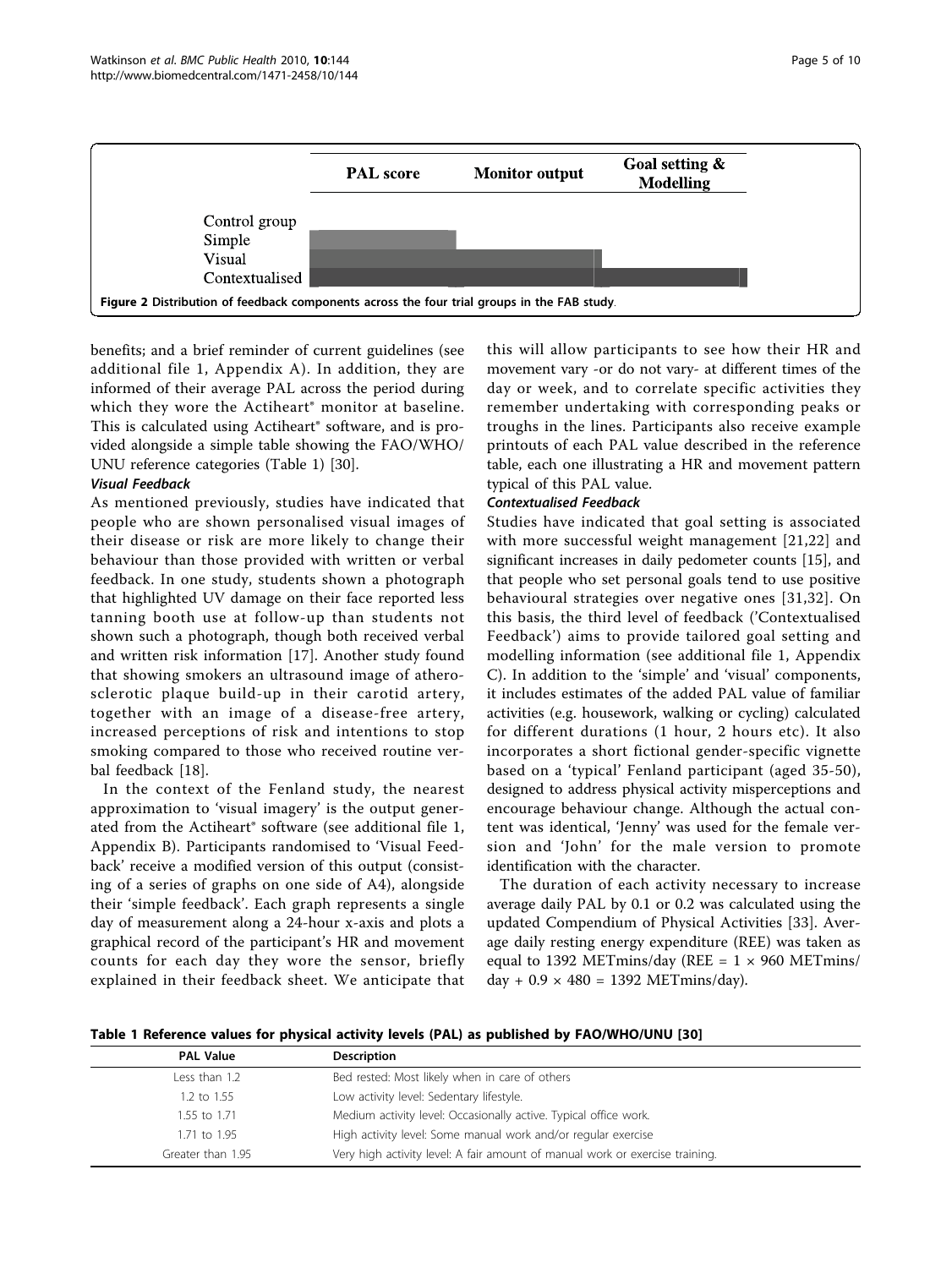#### Pilot testing

Materials were pilot tested with twenty Fenland participants, who were asked to read through the example feedback a couple of times before taking part in a short structured interview. This aimed to explore their understanding, attitude, opinions and preferences in relation to the material presented, and minor revisions were made on the basis of the results. To address the confusion expressed by some participants about the main determinant of PAL (movement or HR), we included a brief explanation in all feedback types. We also clarified the connection between the participant's PAL result, the reference table and the example Actiheart® printouts in the visual feedback. Lastly, we removed unnecessary details from the Actiheart® graphs (e.g. HR and movement scales on the y-axis) and enlarged the image to facilitate comprehension.

### Measurements

#### Objectively-measured physical activity

All trial measures and their timing are shown in Table 2. The main outcome measures are 1) physical activity energy expenditure per kg of fat free mass/minute (PAEE) and 2) total daily movement counts (DPA), measured via individually-calibrated HR and movement monitors (Actiheart®) [\[29\]](#page-9-0). Participants are asked to wear the monitor for six days and nights continuously, and to carry on with all normal activities during this time. The Actiheart® is a non-invasive, single-piece combined monitor, which weighs less than 8 g, is 7 mm thick (33 mm in diameter), waterproof and worn on the chest attached to standard ECG electrodes. It is capable of measuring acceleration, HR, HR variability, and ECG amplitude for a set time resolution. The monitor is convenient and discreet to wear, helping to reduce the potential Hawthorne effect (behavioural modification caused by the act of being observed) [[34](#page-9-0),[35\]](#page-9-0). Participants are asked to complete an diary sheet, noting down the date and time they a) started wearing the monitor, b) removed it (along with the reason), and replaced it again, and c) completed measurement.

HR response to a sub-maximal exercise test is established during the testing day and is used for individual calibration of the Actiheart® [[36](#page-9-0)], and branched equation modelling is utilised to estimate PAEE [[37\]](#page-9-0). This approach has high validity for estimating the intensity of physical activity [[38](#page-9-0)] and overcomes some of the key limitations associated with either accelerometers or HR monitors alone [[29\]](#page-9-0).

#### Table 2 FAB trial measurements and their timing

|                                                                                 | <b>Baseline</b><br>visit | <b>Mailout 1</b><br>$(-2$ wks<br>post-baseline) | <b>Mailout 2</b><br>$(-5$ wks<br>post-Mailout 1) |
|---------------------------------------------------------------------------------|--------------------------|-------------------------------------------------|--------------------------------------------------|
| Main outcome                                                                    |                          |                                                 |                                                  |
| 1. PA - 6-day HR and movement monitoring<br>(Actiheart®)                        |                          |                                                 |                                                  |
| Other outcomes                                                                  |                          |                                                 |                                                  |
| 2. PA awareness                                                                 |                          |                                                 |                                                  |
| 3. Fenland measures (anthropometry, body<br>composition, fitness)               |                          |                                                 |                                                  |
| 4. Self-reported PA                                                             |                          |                                                 |                                                  |
| 5. Self-rated PA: <sup>a</sup>                                                  |                          |                                                 |                                                  |
| i. Absolute (WHO categories)                                                    |                          |                                                 |                                                  |
| ii. Relative (peer comparison)                                                  |                          |                                                 |                                                  |
| iii. According to guidelines (CMO)                                              |                          |                                                 |                                                  |
| 6. Confidence in self-rated PA <sup>a</sup>                                     |                          |                                                 |                                                  |
| 7. PA Subjective norms <sup>a</sup>                                             |                          |                                                 |                                                  |
| 8. Worry/concern about PA <sup>a</sup>                                          |                          |                                                 |                                                  |
| 9. Perceived behavioural<br>control/self efficacy <sup>a</sup>                  |                          |                                                 |                                                  |
| 10. Behavioural beliefs <sup>a</sup>                                            |                          |                                                 |                                                  |
| 11. Perceived importance of physical<br>activity for health <sup>ª</sup>        |                          |                                                 |                                                  |
| 12. Intention to change PA <sup>a</sup>                                         |                          |                                                 |                                                  |
| 13. Time orientation (concern<br>about current/futureconsequences) <sup>a</sup> |                          |                                                 |                                                  |

PA: Physical activity; WHO: World Health Organisation; CMO: Chief Medical Officer

<sup>a</sup>: included in FAB questionnaire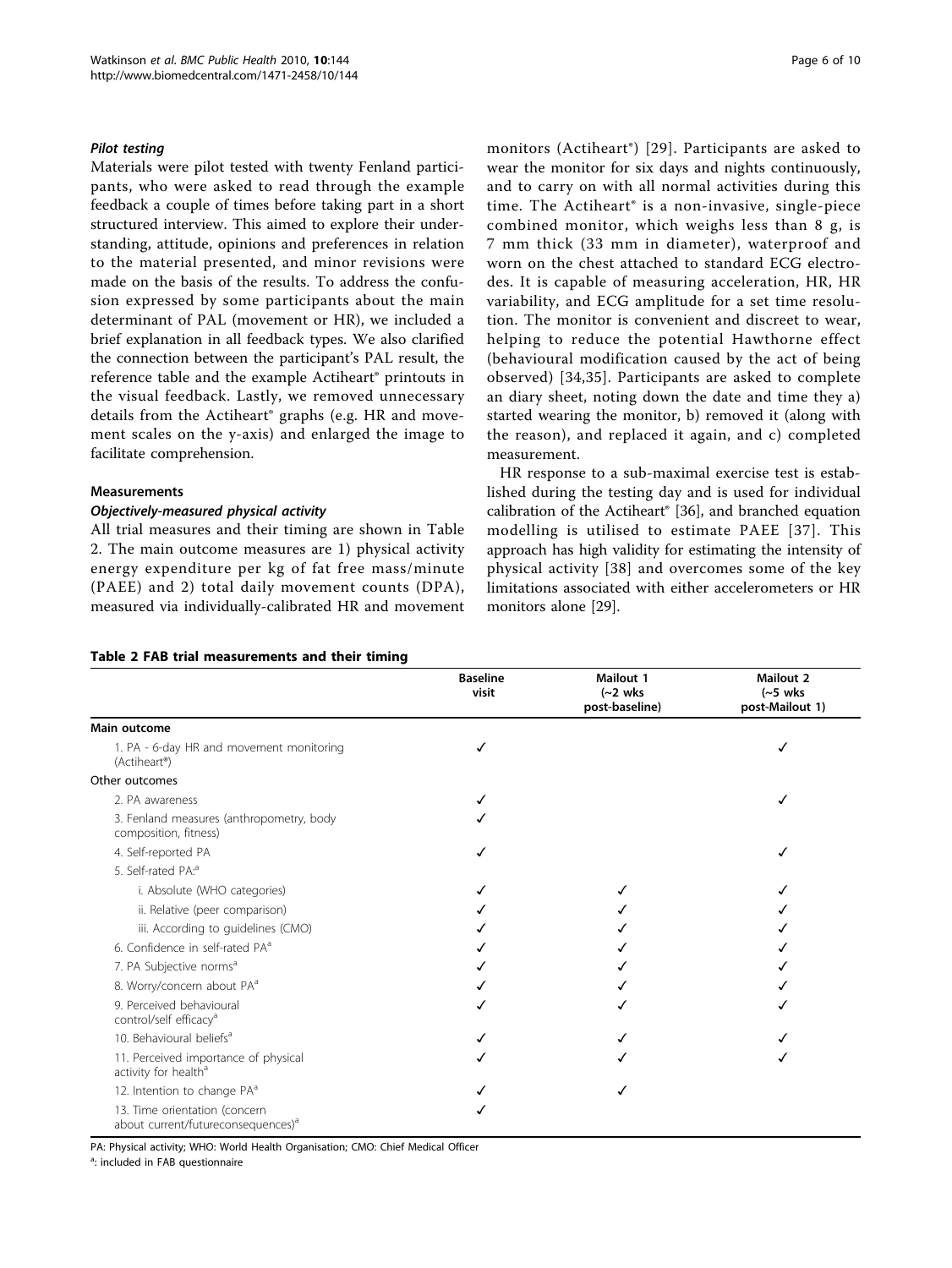## Questionnaire measures

Self-reported physical activity is measured using the Recent Physical Activity Questionnaire (RPAQ). This quantifies physical activity in four domains (work, travel, recreation and domestic life) over the preceding month. A validation study using doubly labelled water as the golden standard has shown the RPAQ to be valid in ranking individuals according to their energy expenditure [[39](#page-9-0)].

Self-rated physical activity is measured at all timepoints using three different reference standards: 'Absolute' (PAL categories defined by FAO/WHO/UNU [[30\]](#page-9-0)); 'Relative' (peer comparison); and 'Recommended' (according to CMO guidelines [[40\]](#page-9-0)) (see Table 3). A question to assess the participant's confidence in their answers to these three questions is also included: "Overall, how confident do you feel about your answers to questions 1 to 3?" (very/moderately/somewhat/not at all).

Physical activity awareness is defined as the agreement between 'recommended' self-rated activity and objectively-measured physical activity according to current guidelines [[40\]](#page-9-0). The 'recommended' reference standard was considered most relevant to public health research as it is the primary reference point for most physical activity interventions and health promotion messages [[40](#page-9-0)]. Objective physical activity is defined on the basis of average PAL. Participants are classified as either active (PAL  $\geq$  1.7) or inactive (PAL<1.7) [[30](#page-9-0),[41\]](#page-9-0). Selfrated and objectively-measured physical activity levels are then grouped in a  $2 \times 2$  table to create four awareness categories: 'Realistic Actives', 'Realistic Inactives', 'Overestimators' and 'Underestimators' [\[6](#page-8-0)] (Figure [3](#page-7-0)).

Cognitive predictors of physical activity hypothesized to be directly associated with behaviour change are measured at all three time points [[42](#page-9-0)]. Questions were drawn from the previously validated ProActive study questionnaires, which were based on the Theory of Planned Behaviour [[43\]](#page-9-0), and amended where appropriate [[44,45\]](#page-9-0). Items are measured on a Likert scale ranging from 1 (strongly disagree) to 5 (strongly agree), and cover perceived adequacy ('I do enough physical activity to stay healthy'), subjective norms ('Most people who are important to me would want me to be more physically

active'), perceived behavioural control/self efficacy ('I am confident that I could be more physically active in the next two months, if I wanted to'), behavioural beliefs ('If I was more physically active in the next two months, it is likely that my fitness would improve/my appearance would improve/I would feel better/my health would improve'), perceived importance for health ('Physical activity is important for maintaining good health'), and intention to change ('I intend to be more physically active in the next two months'). Worry and concern about physical activity is measured via a separate 5 point Likert response scale (not at all/rarely/sometimes/ often/almost all the time) using two items ('During the past two weeks, how often have you thought about your level of physical activity/how often have thoughts about your level of physical activity affected your mood?'). Given previously suggested associations with other health-related behaviours [[46,47\]](#page-9-0), a validated 9-item time-orientation measure (concern about current/future consequences) [\[48\]](#page-9-0) is also completed at baseline via a 5 point scale ranging from 1 (very unlike me) to 5 (very like me).

Questionnaires were piloted over two weeks at the Fenland testing facility in Ely, where participants' experiences and reactions were recorded via a brief structured interview with a member of the FAB study team. A few minor changes to question wording were made on the basis of respondent feedback, but overall comprehension was high and questions were rated as clear and userfriendly.

## Data analyses

Analyses will be undertaken on an intention-to-treat basis. The main experimental comparison is receipt of physical activity feedback (intervention) versus no feedback (control), with PAEE and DPA as the principal outcomes and self-reported physical activity, awareness and cognitions as secondary outcomes. Values at outcome, adjusted for baseline, will be compared between randomised groups. Gender, baseline physical activity and baseline awareness will be investigated as potential moderators of the intervention effect. In addition, we will conduct sensitivity analyses assuming a range of

Table 3 Description of the three types of self-rated physical activity measured in the FAB study.

| Category | Reference standard                               | Question used (answer categories)                                                                                                                                                                                                                                             |
|----------|--------------------------------------------------|-------------------------------------------------------------------------------------------------------------------------------------------------------------------------------------------------------------------------------------------------------------------------------|
| Absolute | PAL categories defined by<br>WHO categories [30] | On average, which category do you believe best describes your general level of physical activity?<br>(Bed-rested/Low/Medium/High/Very High).                                                                                                                                  |
| Relative | Peer comparison                                  | In your opinion, compared to other people of your age and sex, how physically active are you?<br>(Much less/A little less/About the same/A little more/Much more).                                                                                                            |
|          | Recommended CMO guidelines [40]                  | According to national recommendations people should be active at a moderate intensity (e.g.<br>brisk walking) for at least 30 minutes per day at least 5 days a week. Please indicate whether you<br>think you achieved this level of activity over the last month. (Yes/No). |

PAL: Physical activity level; WHO: World Health Organisation; CMO: Chief Medical Officer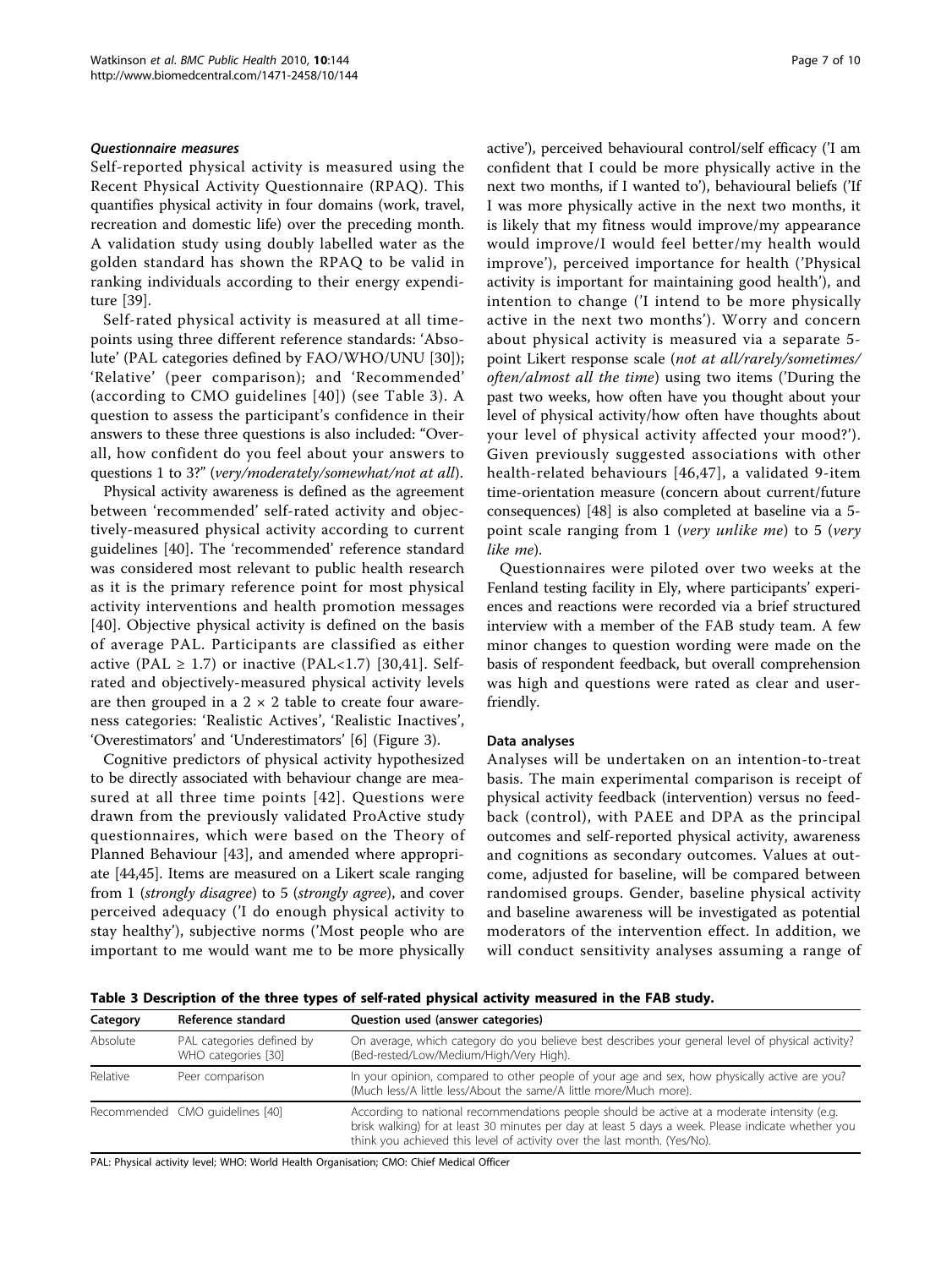<span id="page-7-0"></span>

potential outcomes for non-completers informed by available baseline and interim data on this group. Noncompleters will have multiple data imputed with a 'missing at random' assumption and with sensitivity analyses to represent optimistic and pessimistic scenarios for drop out. To assess mediating effects, a product-of-coefficient test will be used [\[49](#page-9-0)]. A secondary dose-response analysis will compare each feedback type ('Simple', 'Visual' or 'Contextualised') with the control condition and with each other.

## Sample size

Calculations were undertaken for a comparison between two equal-sized groups. Although the primary FAB analysis involves combining intervention groups and comparing them collectively against the control condition (intervention-control ratio = 3:1), secondary analyses compare each intervention group individually with the control group (intervention-control ratio = 1:1) and each other, and will therefore require additional power. Calculations are therefore based on the secondary analyses.

Estimates are taken from the ProActive trial [[50\]](#page-9-0), which used a comparable population, age-group and primary outcome to those proposed here. Participants mean (standard deviation, SD) PAEE at baseline in this study was 0.116 (0.076) kJ/kgFFM/min. For a comparison between two groups, 100 participants per group completing follow-up would allow detection of a difference of 0.03 kJ/kgFFM/min in physical activity energy expenditure (which equates to approximately 225 to 300 Kcals, or roughly 20 mins brisk walking per day) with 80% power at the 5% significance level. However, by adjusting for baseline values we obtain greater precision. The correlation between baseline and follow-up PAEE in ProActive was 0.58, meaning that 100 participants per group would allow detection of a difference of 0.025 kJ/kgFFM/min (0.33 SD). Thus we aim to randomise a total of 500 participants, with the expectation that 400 (80%) would complete follow-up.

## Data management

Each participant is assigned a unique numeric identifier code at the beginning of the Fenland study so that they can be tracked without reference to personal information and this will be continued to be used for the FAB study. As per usual Fenland procedures, all personal data is stored on an encrypted drive, and links to personal information are available only to the Fenland and FAB study coordination teams. Consent forms and questionnaire data are double-entered and stored in locked filing cabinets in secure Entacard-protected sites.

## Ethics

Full ethical approval for the FAB study was obtained from the Cambridge Local Research Ethics Committee on 4<sup>th</sup> June 2007 (reference number 07/Q0108/79). The study was registered under trial number ISRCTN92551397.

## **Discussion**

There is increasing evidence that poor recognition of physical inactivity may be an important barrier to healthy behaviour change. Compelling observational data suggest that in terms of physical activity attitudes and intentions, people who incorrectly believe that their physical activity is adequate are comparable to those who achieve the recommended guidelines [[5](#page-8-0),[9,](#page-8-0)[51\]](#page-9-0) and thus resemble a group that public health interventions may not be able to reach. The FAB trial is designed to explore the effect of feedback on physical activity awareness, cognitions and behaviour in a population-based sample. In addition to estimating efficacy, it will provide information on possible psychological mechanisms of behaviour change. FAB has the potential to establish the extent to which increasing the accuracy of peoples' self-perceptions of physical activity might facilitate healthy behaviour change. However, it will also allow for the assessment of the risk for false-reassurance.

Our trial has been designed to address the limitations of previous work in the area of physical activity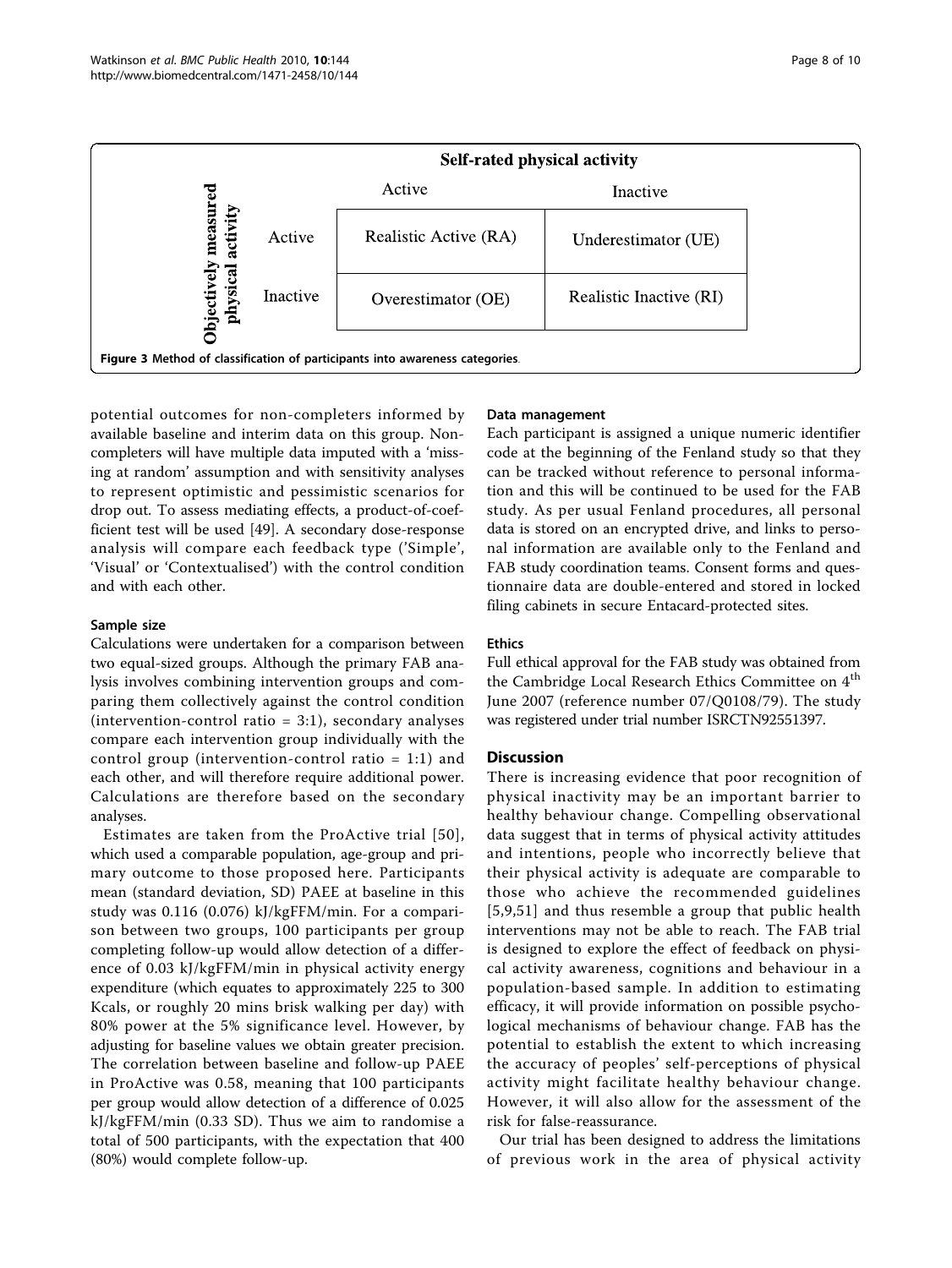<span id="page-8-0"></span>awareness and feedback. The use of a combined HR and movement sensor to asses physical activity overcomes the limitations associated with self-reported physical activity behaviour or intentions and is more accurate than either HR monitoring or accelerometry alone [\[29](#page-9-0)]. By drawing on relevant theory and evidence, we have chosen covariates with evidence of predictive ability for measurement at baseline and follow-up. These are expected to facilitate identification of possible moderators and mediators of behaviour change.

FAB is the first randomised trial of the effects of measurement and feedback on physical activity awareness, cognitions and behaviour using an objective measure of behaviour change and a population-based sample. Findings will be relevant to future studies that try to explain and change health behaviours in general and those on misperceptions about health behaviours in particular. Overall, it is expected that this will help inform the design of future preventive programmes promoting physical activity.

[Additional file 1: E](http://www.biomedcentral.com/content/supplementary/1471-2458-10-144-S1.DOC)xamples of the FAB feedback. Examples of the three types of physical activity feedback provided in the FAB study: Simple (Appendix A), Visual (Appendix B), and Contextualised (Appendix C).

#### Acknowledgements

This trial is funded by a Department of Health NIHR Programme Grant [RP-PG-0606-1259], with additional support from the Medical Research Council (MRC) and the InterAct grant. The views expressed in this publication are those of the authors and not necessarily those of the Department of Health. InterAct is part-funded by the European Union (Integrated Project LSHM-CT-2006-037197 in the Framework Programme 6 of the European Community). The trial was carried out by the MRC Epidemiology Unit in Cambridge, UK. We would like to thank the Field Epidemiology and Study Support teams for all their hard work recruiting participants and supporting the day-to-day running of the study. We are also grateful to Rachel Crockett for permission to use the Time Orientation measure, and would like to extend special thanks to Joanna Mitchell for all her valuable help and support coordinating the study. The final thank you goes to our participants: without their enthusiasm, commitment and willingness to help, we would not have a study.

#### Author details

<sup>1</sup>MRC Epidemiology Unit, Institute of Metabolic Science, Addenbrookes Hospital, Box 285, Hills Road, Cambridge, CB20QQ, UK. <sup>2</sup>General Practice & Primary Care Research Unit, Institute of Public Health, Forvie Site, Robinson Way, Cambridge, CB2 0SR, UK. <sup>3</sup>King's College London, Psychology & Genetics Research Group, Institute of Psychiatry, 5th Floor Thomas Guy House, Guy's Campus, London, SE1 9RT, UK.

#### Authors' contributions

SG, EvS and CW defined the research question. All authors participated in the design of the trial, feedback intervention and measures. CW drafted the manuscript; all authors were involved in critical revisions and have read and approved the final manuscript.

#### Competing interests

The authors declare that they have no competing interests.

Received: 23 February 2010 Accepted: 18 March 2010 Published: 18 March 2010

#### References

- 1. Physical activity guidelines advisory committee report. [\[http://www.](http://www.health.gov/paguidelines/Report/Default.aspx) [health.gov/paguidelines/Report/Default.aspx\]](http://www.health.gov/paguidelines/Report/Default.aspx).
- 2. Craig R, Mindell J: Health Survey for England 2006: CVD and risk factors adults, obesity and risk factors children. London, The NHS Information Centre 2008.
- 3. Hillsdon M, Foster C, Cavill N, Crombie H, Naidoo B: The effectiveness of public health interventions for increasing physical activity among adults: a review of reviews. London, Health Development Agency 2005.
- 4. van Sluijs EM, van Poppel MN, van Mechelen W: [Stage-based lifestyle](http://www.ncbi.nlm.nih.gov/pubmed/15110061?dopt=Abstract) [interventions in primary care: are they effective?](http://www.ncbi.nlm.nih.gov/pubmed/15110061?dopt=Abstract) Am J Prev Med 2004, 26(4):330-343.
- 5. Ronda G, Van Assema P, Brug J: [Stages of change, psychological factors](http://www.ncbi.nlm.nih.gov/pubmed/11733449?dopt=Abstract) [and awareness of physical activity levels in the Netherlands.](http://www.ncbi.nlm.nih.gov/pubmed/11733449?dopt=Abstract) Health Promot Int 2001, 16(4):305-314.
- van Sluijs EM, Griffin SJ, van Poppel MN: [A cross-sectional study of](http://www.ncbi.nlm.nih.gov/pubmed/17996060?dopt=Abstract) [awareness of physical activity: associations with personal, behavioral](http://www.ncbi.nlm.nih.gov/pubmed/17996060?dopt=Abstract) [and psychosocial factors.](http://www.ncbi.nlm.nih.gov/pubmed/17996060?dopt=Abstract) International Journal of Behavioral Nutrition and Physical Activity 2007, 4:53.
- 7. Brug J, Van Assema P, Kok GJ: Misconceptie van consumptie van vet, groente en fruit: Oorzaken en implicaties voor voedingsvoorlichting [Misperceptions of fat, fruit and vegetable consumption: causes and implications for dietary health education]. TSG 1998, 1:17-23.
- 8. Lechner L, Bolman C, Van Dijke M: [Factors related to misperception of](http://www.ncbi.nlm.nih.gov/pubmed/16641132?dopt=Abstract) [physical activity in The Netherlands and implications for health](http://www.ncbi.nlm.nih.gov/pubmed/16641132?dopt=Abstract) [promotion programmes.](http://www.ncbi.nlm.nih.gov/pubmed/16641132?dopt=Abstract) Health Promot Int 2006, 21(2):104-112.
- 9. De Ridder C, Lechner L: Overschatting van het eigen bewegingsgedrag: gevolgen voor determinanten en stages of change [Overestimation of physical activity behaviour: consequences for determinants and stages of change]. TSG 2004, 5:290-298.
- 10. Weinstein ND, Rothman AJ, Sutton SR: [Stage theories of health behavior:](http://www.ncbi.nlm.nih.gov/pubmed/9619480?dopt=Abstract) [conceptual and methodological issues.](http://www.ncbi.nlm.nih.gov/pubmed/9619480?dopt=Abstract) Health Psychol 1998, 17(3):290-299.
- 11. Brug J, Campbell M, van Assema P: [The application and impact of](http://www.ncbi.nlm.nih.gov/pubmed/10223019?dopt=Abstract) [computer-generated personalized nutrition education: a review of the](http://www.ncbi.nlm.nih.gov/pubmed/10223019?dopt=Abstract) [literature.](http://www.ncbi.nlm.nih.gov/pubmed/10223019?dopt=Abstract) Patient Educ Couns 1999, 36(2):145-156.
- 12. Proper KI, Beek van der AJ, Hildebrandt VH, Twisk JW, van Mechelen W: [Short term effect of feedback on fitness and health measurements on](http://www.ncbi.nlm.nih.gov/pubmed/14665593?dopt=Abstract) [self reported appraisal of the stage of change.](http://www.ncbi.nlm.nih.gov/pubmed/14665593?dopt=Abstract) Br J Sports Med 2003, 37(6):529-534.
- 13. Kanfer FH, Karoly P: Self-control: a behavioristic excursion into the lion's den. Behav Ther 1972, **3**:398-416.
- Kirschenbaum DS: Self-regulatory failure: A review with clinical implications. Clinical Psychology Review 1987, 7(1):77-104.
- 15. Bravata DM, Smith-Spangler C, Sundaram V, Gienger AL, Lin N, Lewis R, Stave CD, Olkin I, Sirard JR: [Using Pedometers to Increase Physical Activity](http://www.ncbi.nlm.nih.gov/pubmed/18029834?dopt=Abstract) [and Improve Health: A Systematic Review.](http://www.ncbi.nlm.nih.gov/pubmed/18029834?dopt=Abstract) JAMA 2007, 298(19):2296-2304.
- 16. DiClemente CC, Marinilli AS, Singh M, Bellino LE: [The Role of Feedback in](http://www.ncbi.nlm.nih.gov/pubmed/11322620?dopt=Abstract) [the Process of Health Behavior Change.](http://www.ncbi.nlm.nih.gov/pubmed/11322620?dopt=Abstract) American Journal of Health Behavior 2001, 25(3).
- 17. Gibbons FX, Gerrard M, Lane DJ, Mahler HI, Kulik JA: [Using UV](http://www.ncbi.nlm.nih.gov/pubmed/16045371?dopt=Abstract) [photography to reduce use of tanning booths: a test of cognitive](http://www.ncbi.nlm.nih.gov/pubmed/16045371?dopt=Abstract) [mediation.](http://www.ncbi.nlm.nih.gov/pubmed/16045371?dopt=Abstract) Health Psychol 2005, 24(4):358-363.
- 18. Shahab L, Hall S, Marteau TM: [The motivational impact of showing](http://www.ncbi.nlm.nih.gov/pubmed/17456286?dopt=Abstract) [smokers with vascular disease images of their arteries: a pilot study.](http://www.ncbi.nlm.nih.gov/pubmed/17456286?dopt=Abstract) British Journal of Health Psychology 2007, 12:275-83.
- 19. Skinner CS, Campbell MK, Rimer BK, Curry S, Prochaska JO: [How effective is](http://www.ncbi.nlm.nih.gov/pubmed/10721435?dopt=Abstract) [tailored print communication?](http://www.ncbi.nlm.nih.gov/pubmed/10721435?dopt=Abstract) Ann Behav Med 1999, 21(4):290-298.
- 20. Smeets T, Brug J, de Vries H: [Effects of tailoring health messages on](http://www.ncbi.nlm.nih.gov/pubmed/17032705?dopt=Abstract) [physical activity.](http://www.ncbi.nlm.nih.gov/pubmed/17032705?dopt=Abstract) Health Educ Res 2008, 23(3):402-413.
- 21. Kruger J, Blanck HM, Gillespie C: [Dietary and physical activity behaviors](http://www.ncbi.nlm.nih.gov/pubmed/16854220?dopt=Abstract) [among adults successful at weight loss maintenance.](http://www.ncbi.nlm.nih.gov/pubmed/16854220?dopt=Abstract) Int J Behav Nutr Phys Act 2006, 3(1):17.
- 22. Nothwehr F, Yang J: [Goal setting frequency and the use of behavioral](http://www.ncbi.nlm.nih.gov/pubmed/17032703?dopt=Abstract) [strategies related to diet and physical activity.](http://www.ncbi.nlm.nih.gov/pubmed/17032703?dopt=Abstract) Health Educ Res 2007, 22(4):532-538.
- 23. McClure JB: [Are biomarkers useful treatment aids for promoting health](http://www.ncbi.nlm.nih.gov/pubmed/11897465?dopt=Abstract) [behavior change? An empirical review.](http://www.ncbi.nlm.nih.gov/pubmed/11897465?dopt=Abstract) Am J Prev Med 2002, 22(3):200-207.
- 24. Gemson DH, Sloan RP, Messeri P, Goldberg IJ: [A public health model for](http://www.ncbi.nlm.nih.gov/pubmed/2331203?dopt=Abstract) [cardiovascular risk reduction. Impact of cholesterol screening with brief](http://www.ncbi.nlm.nih.gov/pubmed/2331203?dopt=Abstract) [nonphysician counseling.](http://www.ncbi.nlm.nih.gov/pubmed/2331203?dopt=Abstract) Arch Intern Med 1990, 150(5):985-989.